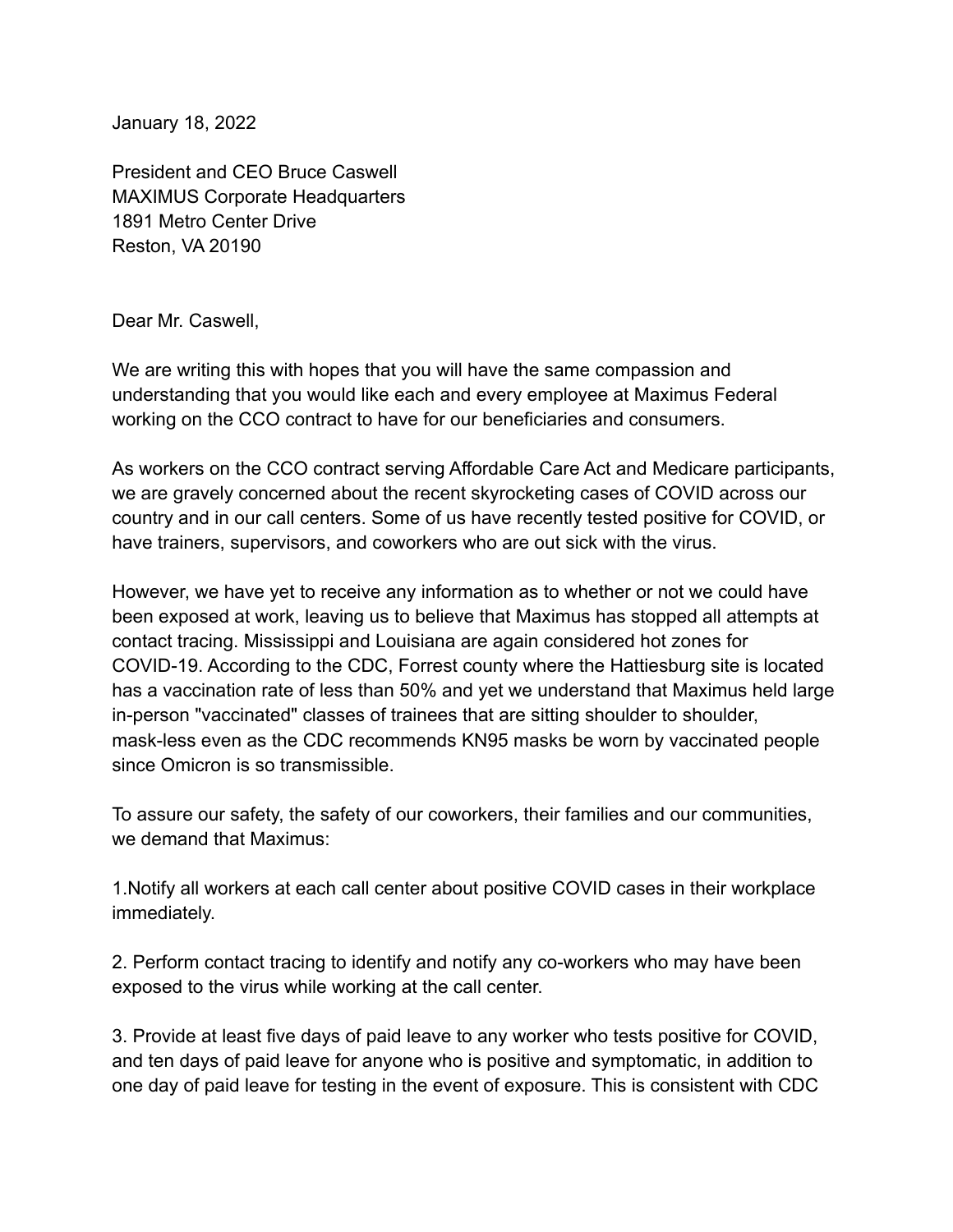guidelines for appropriate quarantine procedures. When workers have to use our scarce PTO to take COVID leave, this incentivizes workers to come to the site sick, especially if you do not have any additional leave stored up. Most of us cannot afford to lose pay.

4. Allow anyone who wants to transition to work from home to do so, in order to help slow the spread of the virus in the call centers.

5. All training classes should be practicing social distancing and attendees should be required to wear masks at all times.

6. We request that Maximus provide all on site workers with certified, high quality (KN95, N95 or KF94) masks for our protection.

Thank you in advance for your time and consideration regarding this urgent and time sensitive matter. We request that you respond to this letter no later than January 21, 2022.

Sincerely,

| Anna Flemmings        | Jeanette Ayanele     | Tonya Jackson           |
|-----------------------|----------------------|-------------------------|
| Hattiesburg, MS       | Hattiesburg, MS      | Hattiesburg, MS         |
| Delilah Evans         | Anita Tobias         | Lakeisha Preston        |
| Hattiesburg, MS       | Hattiesburg, MS      | Hattiesburg, MS         |
| Victoria Yawn         | Jaimie Brown         | <b>Sherri Collier</b>   |
| Hattiesburg, MS       | Hattiesburg, MS      | Hattiesburg, MS         |
| <b>Vivian Brevard</b> | Lanycha Hall         | Carmen Moseley-Wormser, |
| Hattiesburg, MS       | Hattiesburg, MS      | Hattiesburg, MS         |
| Jai Spann             | <b>Frances Poole</b> | Cynthia Johnson         |
| Hattiesburg, MS       | Hattiesburg, MS      | Hattiesburg, MS         |
| Linda Carter          | Cynora Hartwell      | Haley Jeffcoat          |
| Hattiesburg, MS       | Hattiesburg, MS      | Hattiesburg, MS         |
| Atonia Andrews-Bender | <b>Trinity Davis</b> | Annie Pelfrey,          |
| Hattiesburg, MS       | Hattiesburg, MS      | Winchester, KY          |